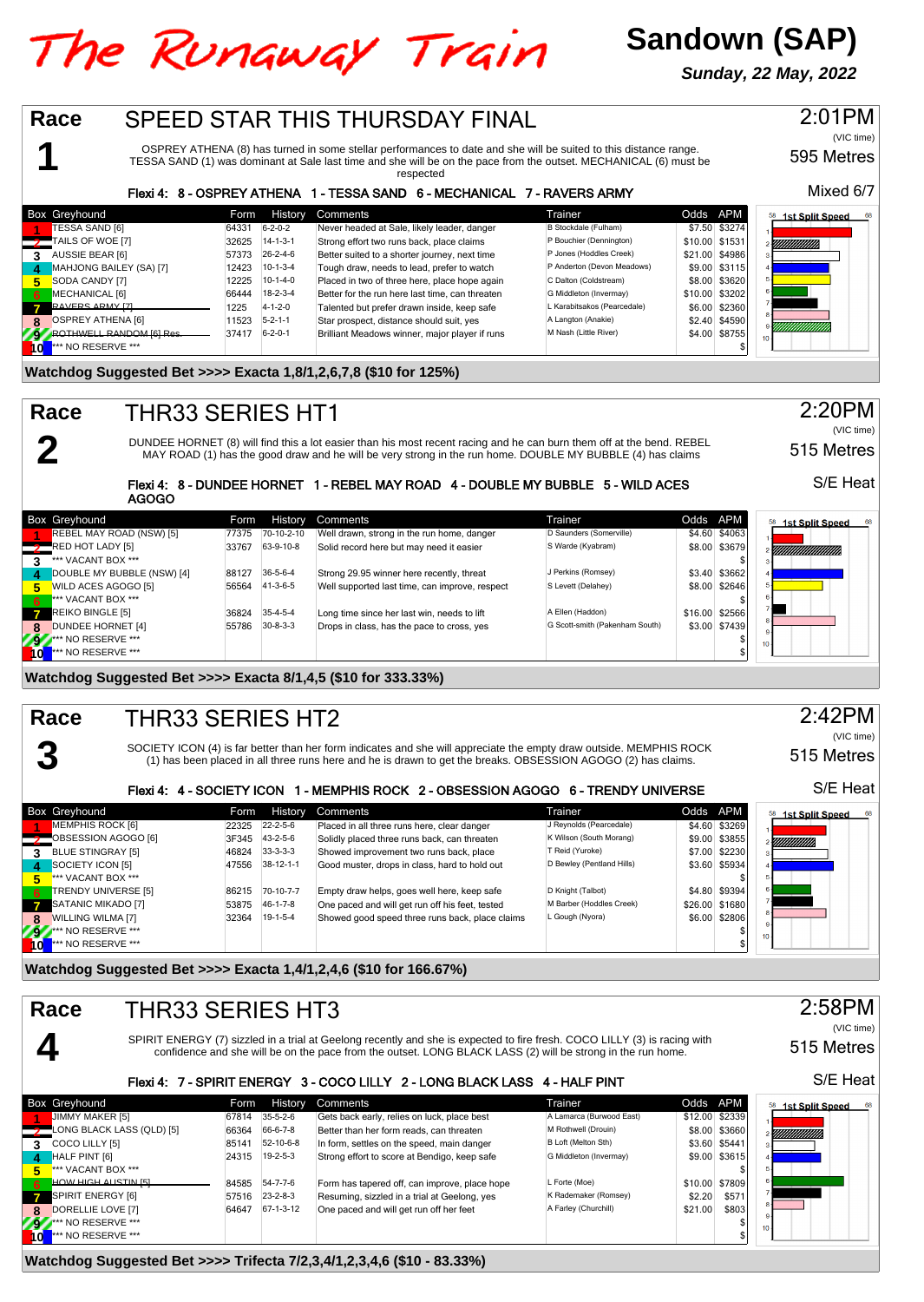# The Runaway Train

**Sandown (SAP)**

**Sunday, 22 May, 2022**

#### 3:20PM **Race** BABY BLUE SPRINT (VIC time) ALCINDOR (2) has a fair bit on these talent wise and a clean getaway can see him make every post a winner. **5** 515 Metres HURRICANE HARRY (5) is better than his form reads and he will be very strong in the run home. ZIPPING CHEW (4) is more than capable. Grade 5 Flexi 4: 2 - ALCINDOR 5 - HURRICANE HARRY 4 - ZIPPING CHEW 7 - PINJARRA BALE Box Greyhound **Form History Comments** Form Society of Trainer Trainer Codds APM<br>**Form Form Form Container Container Container Container Container Applement Codds APM**<br> **Form Form Form Form Codds** APM Density Perkins (Romse **1st Split Speed** 11 GREY NOT BLUE [5] 77784 62-7-7-9 Poor record here, needs to lead, tough ask J Perkins (Romsey) \$14.00 \$4575<br>ALCINDOR (NSW) [5] 62-15 19-5-4-1 Class edge, can find the rail early, yes D Condon (Devon Meadows) \$2.20 \$9036 ALCINDOR (NSW) [5] 62415 19-5-4-1 Class edge, can find the rail early, yes D Condon (Devon Meadows) \$2.20 \$9036<br>**2** ALONELINESS [5] 55671 11-3-0-1 Impressive when resuming, this is harder, place K Pitt (Pearcedale) \$8.00 \$ **138 LONELINESS [5]** 55671 11-3-0-1 Impressive when resuming, this is harder, place K Pitt (Pearcedale) \$8.00 \$1704<br>21 Scollins (Pearcedale) \$6.00 \$6296 A 46-6-7-8 Can unwind a strong finish, looks a threat S Collins (Pear **46144 46-6-7-8** Can unwind a strong finish, looks a threat Collins (Pearcedale) 56.00 \$6296 A Nuttal (Woodside) 56.00 \$6296 A Nuttal (Woodside) 56.00 \$6296 A Nuttal (Woodside) 56.00 \$6636 A Nuttal (Woodside) 56.00 \$6636 A **FIURRICANE HARRY [5]** 3F385 25-4-2-7 No luck of late, strong type, danger if steps A Nuttall (Woodside) \$6.00 \$6636<br>THYLACINE [5] 63868 56-7-3-8 Likely to get buried back early, prefer to watch M Barber (Hoddles Creek) \$2 **FIHYLACINE [5]** 63868 56-7-3-8 Likely to get buried back early, prefer to watch M Barber (Hoddles Creek) \$21.00 \$5288<br>
PINJARRA BALE (NSW) [5] 84282 81.00 \$1723 21-4-2-6 Better for the run here last time, keep safe C Gren **7** PINJARRA BALE (NSW) [5] 81723 21-4-2-6 Better for the run here last time, keep safe C Grenfell (Anakie) \$7.50 \$4282<br>[30] JOHNNY ONE THONG [5] 47242 20-3-8-3 Better suited to straight track racing, next time C Russell ( **8** JOHNNY ONE THONG [5] 47242 20-3-8-3 Better suited to straight track racing, next time C Russell (Kyabram) \$14.00 \$5003 **92.\*\*\*** NO RESERVE \*\*\* \$ **10** \*\*\* NO RESERVE \*\*\* \$

#### **Watchdog Suggested Bet >>>> Trifecta 2,5/2,4,5,7/2,3,4,5,7 (\$10 - 55.56%)**

#### MCKENNA MEMORIAL - JULY 7 **Race**

**6**

**7**

BIG OPAL ROCKS (8) is one of the fastest chasers in the game and he is expected to light up the clock. LOXTON BALE (3) should be able to pounce on the lead and she will give a great sight on the arm. BLACK SPARTACUS (2) has claims.

#### Flexi 4: 8 - BIG OPAL ROCKS 3 - LOXTON BALE 2 - BLACK SPARTACUS 6 - UNDER ARREST

|              | <b>Box Greyhound</b>       | Form  | <b>History</b>   | Comments                                         | Trainer                    | Odds APM        | 58<br>1st Split Speed |
|--------------|----------------------------|-------|------------------|--------------------------------------------------|----------------------------|-----------------|-----------------------|
|              | TARGOD SHIRLEY [5]         | 26518 | $22 - 4 - 2 - 3$ | Runs into a few good ones, prefer to watch       | J Bowman (Kilmany)         | \$21.00 \$12428 |                       |
|              | <b>BLACK SPARTACUS ISL</b> | 34363 | $13-3-1-5$       | Resuming, handy PB here, can threaten            | M Briganti (Devon Meadows) | \$10.00 \$11886 | YMMMM).               |
|              | LOXTON BALE (NSW) [4]      | 54317 | 35-10-3-7        | Looks the leader, can run time, main danger      | C Grenfell (Anakie)        | \$6.00 \$26445  |                       |
| -4           | USMAN BALE (NSW) [5]       | 45753 | 46-12-4-6        | Better than his form reads, put in exotics       | S Grenfell (Anakie)        | \$12.00 \$11365 |                       |
| 5.           | *** VACANT BOX ***         |       |                  |                                                  |                            |                 |                       |
| 6            | UNDER ARREST [5]           | 37111 | $12 - 5 - 1 - 1$ | Continues to impress, toughest test, keep safe   | N Mcdonald (Pearcedale)    | \$8.00 \$9156   |                       |
| $\mathbf{z}$ | SWEET PETIT [4]            | 51685 | 46-12-6-3        | May have to work hard early, look to others      | D Holmes (Blind Bight)     | \$12.00 \$16217 |                       |
|              | <b>BIG OPAL ROCKS [5]</b>  | F6146 | $13 - 7 - 0 - 0$ | Potential superstar, watch the clock if he steps | M Briganti (Devon Meadows) | \$1.60 \$23374  |                       |
| 797          | *** NO RESERVE ***         |       |                  |                                                  |                            |                 |                       |
| $\mathbf{0}$ | <b>*** NO RESERVE ***</b>  |       |                  |                                                  |                            |                 |                       |

## **Watchdog Suggested Bet >>>> Trifecta 8/2,3,6/2,3,4,6 (\$10 - 111.11%)**

#### MATCH RACING THIS THURSDAY **Race**

TOMIDA (2) is racing with extreme confidence at present and he should be able to make every post a winner. ZIPPING VIKING (8) has won four on the spin and he just needs a little luck initially. LEEKY LEE (3) won't be too far away.

#### Flexi 4: 2 - TOMIDA 8 - ZIPPING VIKING 3 - LEEKY LEE 1 - TWILIGHT SOFIA

|                  | <b>Box Greyhound</b>        | Form  | History    | <b>Comments</b>                                  | Trainer                        | Odds APM |                | <b>1st Split Speed</b><br>68 |
|------------------|-----------------------------|-------|------------|--------------------------------------------------|--------------------------------|----------|----------------|------------------------------|
|                  | TWILIGHT SOFIA [5]          | 24165 | $15-3-1-3$ | Drawn to be on the pace from the outset, respect | T Van taarling (Tallygaroopna) |          | \$10.00 \$5493 |                              |
|                  | TOMIDA [5]                  | 23421 | 26-4-8-5   | Continues to impress, early speed, take catching | W Gummow (Melton West)         |          | \$2.40 \$8139  | !!!!!!!!!!!!!!!!!!           |
|                  | <b><i>FEEKA FEE 121</i></b> | 22238 | 67-8-13-13 | Good record here, solid muster, threat           | C Haigh (Crossover)            |          | \$10.00 \$5043 |                              |
| $\boldsymbol{A}$ | SPRINKLER SYSTEM [5]        | 61215 | 46-6-10-4  | Racing well, draw is a worry, place claims       | T Van taarling (Tallygaroopna) |          | \$9.00 \$8291  |                              |
| 5.               | *** VACANT BOX ***          |       |            |                                                  |                                |          |                |                              |
| -6               | REIKO BOLT [5]              | 36222 | 69-11-9-15 | Hit or miss early, may find bother, place best   | A Ellen (Haddon)               |          | \$8.00 \$4687  |                              |
| $\overline{7}$   | NITRO NIKKI [5]             | 25113 | $30-6-3-4$ | Tends to have a flat patch mid race, tough ask   | W Gummow (Melton West)         |          | \$16.00 \$7322 |                              |
| 8                | ZIPPING VIKING (NSW) [5]    | 21111 | $9-4-4-0$  | Won four on the spin, explodes mid race, danger  | S Collins (Pearcedale)         |          | \$3.40 \$8878  |                              |
| 292              | *** NO RESERVE ***          |       |            |                                                  |                                |          |                | 10 <sub>1</sub>              |
|                  | *** NO RESERVE ***          |       |            |                                                  |                                |          |                |                              |

**Watchdog Suggested Bet >>>> Trifecta 2,8/1,2,3,8/1,2,3,4,6,8 (\$10 - 41.67%)**

#### WOMEN IN RACING - JUNE 9 **Race** 4:22PM (VIC time) **8** MY SEANNA (1) beat a gun line-up at Warragul last time and she is drawn to lead throughout again. WIGRAM ROAD (2) 515 Metres is a powerful type and he can follow the red through early on. GLADKI (3) is a more than capable type. Mixed 4/5 Flexi 4: 1 - MY SEANNA 2 - WIGRAM ROAD 3 - GLADKI 4 - ZIPPY WIESMAN Box Greyhound **Form History Comments** Comments Trainer Trainer Codds APM Comments Codds APM<br>A MY SEANNA (NSW) ISI THE 1974-01 Beat a gun line-up last time. hard to hold out C Ragen (Kilmany) S3,00 \$10356 **1st Split Speed 11 MY SEANNA (NSW) [5] 41511 10-7-0-0 Beat a gun line-up last time, hard to hold out C Ragen (Kilmany) \$3.00 \$10356<br>MIGRAM ROAD [4] 15122 29-11-7-3 Powerful type, gets the gun run, main danger C Ragen (Kilmany) \$3.40 \$132** WIGRAM ROAD [4] 15122 29-11-7-3 Powerful type, gets the gun run, main danger C Ragen (Kilmany) **\$3.40 \$13279 11216**<br>**211116** 27-11-5-3 Gutsy effort to score at Bendigo, can threaten S Mcdonnell (Brookfield) \$8.00 \$13704 <u>mmms</u> **3** GLADKI (NSW) [5] 11716 27-11-5-3 Gutsy effort to score at Bendigo, can threaten S Mcdonnell (Brookfield) \$8.00 \$13704 **4** ZIPPY WIESMAN [5] 16872 29-7-4-3 Strong type, can find the rail early, keep safe **A** Knight (Talbot) **\$7.50 \$11033333334 \$7.50 \$1103334 \$7.50 \$1103334 \$1103334 \$1103334 \$1103334 \$110334 \$110334 \$110334 \$110334 \$110334 Contract Contract 5** \*\*\* VACANT BOX \*\*\* \$ **66 YOHAN BALE (NSW) [4] 34572 50-11-12-9 Needs to lead, too much pace inside, risky C Grenfell (Anakie) \$12.00 \$6047<br>PERFECT COLOUR [4] 13563 75-25-18-6 Can stay wide, quick PB here, place claims J Reynolds (Pearcedale) \$ PERFECT COLOUR [4]** 13563 75-25-18-6 Can stay wide, quick PB here, place claims J Reynolds (Pearcedale) \$4.00 \$18863<br> **PANYAM BALE (NSW) [5] 11828 14-4-3-3** May have to work too hard early, next time C Grenfell (Anakie) \$ **PANYAM BALE (NSW) [5] 11828 14-4-3-3 May have to work too hard early, next time <b>COREC CORES COREC (ANALIE)** \$15.00 \$4974.00 \$4974.00 \$4974.00 \$4974.00 \$4974.00 \$4974.00 \$4974.00 \$4974.00 \$4974.00 \$4974.00 \$4974.00 \$497 **9 \*\*\*** NO RESERVE \*\*\* \$ **10** \*\*\* NO RESERVE \*\*\* \$

**Watchdog Suggested Bet >>>> Trifecta 1,2/1,2,3,4/1,2,3,4,7 (\$10 - 55.56%)**

# Mixed 4/5

595 Metres

3:45PM

(VIC time)





Grade 5

515 Metres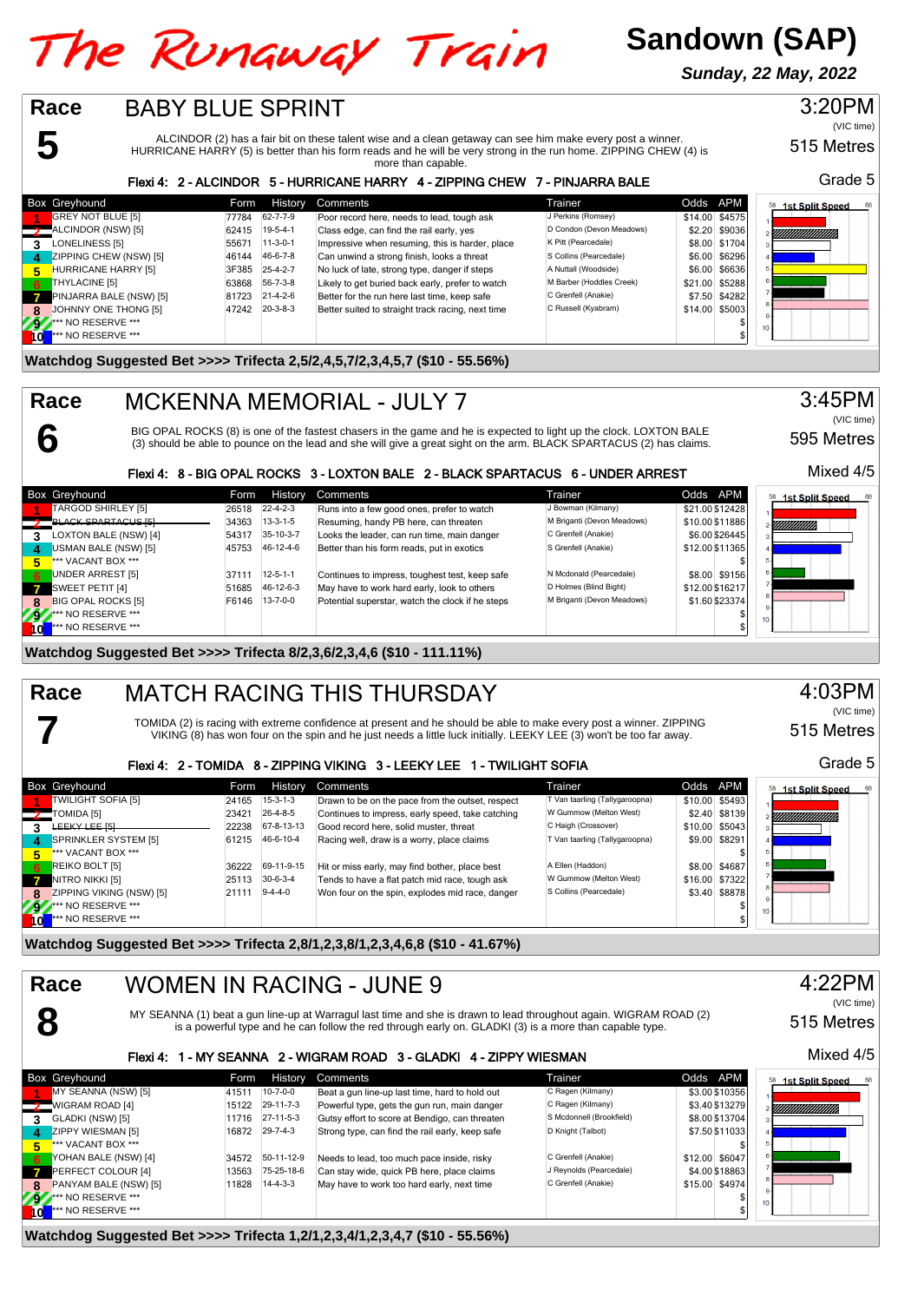**Sandown (SAP)**

4:38PM **Sunday, 22 May, 2022**



595 Metres

#### Flexi 4: 4 - TEN DOLLAR SLAPS 8 - STORY UNFOLDS 5 - SMOOTH TALKER 1 - TROJAN PACKAGE

|              | <b>Box Greyhound</b>      | Form  | <b>History</b>   | Comments                                       | Trainer                | Odds APM |                | 68<br><b>1st Split Speed</b><br>58 |
|--------------|---------------------------|-------|------------------|------------------------------------------------|------------------------|----------|----------------|------------------------------------|
|              | TROJAN PACKAGE (NSW) [5]  | 57444 | $32 - 4 - 5 - 4$ | No luck of late, draw helps, must keep safe    | T Samantzis (Myrniong) |          | \$8.00 \$5320  |                                    |
|              | ASK FOR MORE [5]          | T8278 | 60-9-4-8         | Down on confidence, will need to lead, tested  | C Rademaker (Romsey)   |          | \$9.00 \$5087  | YMMMMM),                           |
|              | *** VACANT BOX ***        |       |                  |                                                |                        |          |                |                                    |
|              | TEN DOLLAR SLAPS [5]      | 78286 | $29 - 8 - 5 - 1$ | Trip suits, can pounce on the lead, yes        | K Pitt (Pearcedale)    |          | \$2.80 \$7012  |                                    |
| 5.           | SMOOTH TALKER [5]         | 26577 | 144-9-19-22      | Can unwind a strong finish, threat with luck   | M Carr (Devon Meadows) |          | \$10.00 \$5272 |                                    |
| 6            | *** VACANT BOX ***        |       |                  |                                                |                        |          |                |                                    |
|              | TROUT [5]                 | 34441 | 72-8-12-13       | Back in form but this is harder, next time     | A Rademaker (Romsey)   |          | \$6,00 \$10676 |                                    |
|              | STORY UNFOLDS [5]         | 31821 | $30-4-9-5$       | Cracking 30.02 Meadows winner, danger if steps | B Loft (Melton Sth)    |          | \$2.80 \$11563 |                                    |
| 27           | <b>*** NO RESERVE ***</b> |       |                  |                                                |                        |          |                |                                    |
| $\mathbf{0}$ | *** NO RESERVE ***        |       |                  |                                                |                        |          |                |                                    |

**Watchdog Suggested Bet >>>> Exacta 4,8/1,4,5,8 (\$10 for 166.67%)**

**12**

#### SPEED STAR THIS THURSDAY! (225+RANK) **Race**

HIS GOT TOW (1) owns a smart 34.26 PB here and he appears to have a fair bit on his rivals. FLYING JELLY (2) was a gutsy 31.30 Ballarat winner and she can follow the red through early on. WILLY CAN DO (4) can run a cheeky race.

### Flexi 4: 1 - HIS GOT TOW 2 - FLYING JELLY 4 - WILLY CAN DO 3 - BACK NET

|           | Box Greyhound             | Form  | History          | Comments                                       | Trainer                   | Odds APM       |                | <b>1st Split Speed</b> |
|-----------|---------------------------|-------|------------------|------------------------------------------------|---------------------------|----------------|----------------|------------------------|
|           | HIS GOT TOW [5]           | 33148 | $15-3-2-5$       | Class edge, can hold the lead, hard to reel in | D Archer (Nilma North)    |                | \$1.90 \$6862  |                        |
|           | FLYING JELLY [5]          | 18515 | $39 - 7 - 3 - 5$ | Gutsy effort to score at Ballarat, main danger | D Knight (Talbot)         |                | \$8.00 \$6096  | YMMMMM.                |
| 3.        | BACK NET (WA) [5]         | 45575 | $52 - 4 - 6 - 9$ | Down on confidence, can improve, keep safe     | P Jones (Hoddles Creek)   | \$12.00 \$3274 |                |                        |
|           | WILLY CAN DO [5]          | 14164 | $23 - 5 - 5 - 0$ | Empty draw helps, settles on the pace, threat  | T Pipczak (Melton South)  |                | \$6.00 \$3794  |                        |
| 5.        | *** VACANT BOX ***        |       |                  |                                                |                           |                |                |                        |
| 6.        | GOLDEN LESTER [5]         | 28158 | 48-5-7-6         | Strong 30.28 winner here, harder today, place  | S Jack (Dalmore)          |                | \$10.00 \$3172 |                        |
|           | YIELD [5]                 | 36637 | $29 - 3 - 3 - 7$ | Far from disgraced two runs back, place claims | R Wagenaar (Carrum Downs) | \$10.00 \$4969 |                |                        |
| 8         | JAYLA STRIKE [5]          | 71445 | 99-11-11-21      | Likely to be wide the journey, prefer to watch | C Russell (Kyabram)       | \$16.00 \$5743 |                |                        |
| <b>AV</b> | <b>At AND RESERVE ***</b> |       |                  |                                                |                           |                |                | 10 <sub>10</sub>       |
|           | <b>*** NO RESERVE ***</b> |       |                  |                                                |                           |                |                |                        |

#### **Watchdog Suggested Bet >>>> Trifecta 1/2,3,4/2,3,4,6,7 (\$10 - 83.33%)**

S/E Heat

(VIC time)

515 Metres



515 Metres

**1st Split Speed** 

S/E Heat

5:00PM

(VIC time)

### Grade 5 No Penalty

595 Metres

5:36PM

(VIC time)

Grade 5 No Penalty

5:16PM

(VIC time)